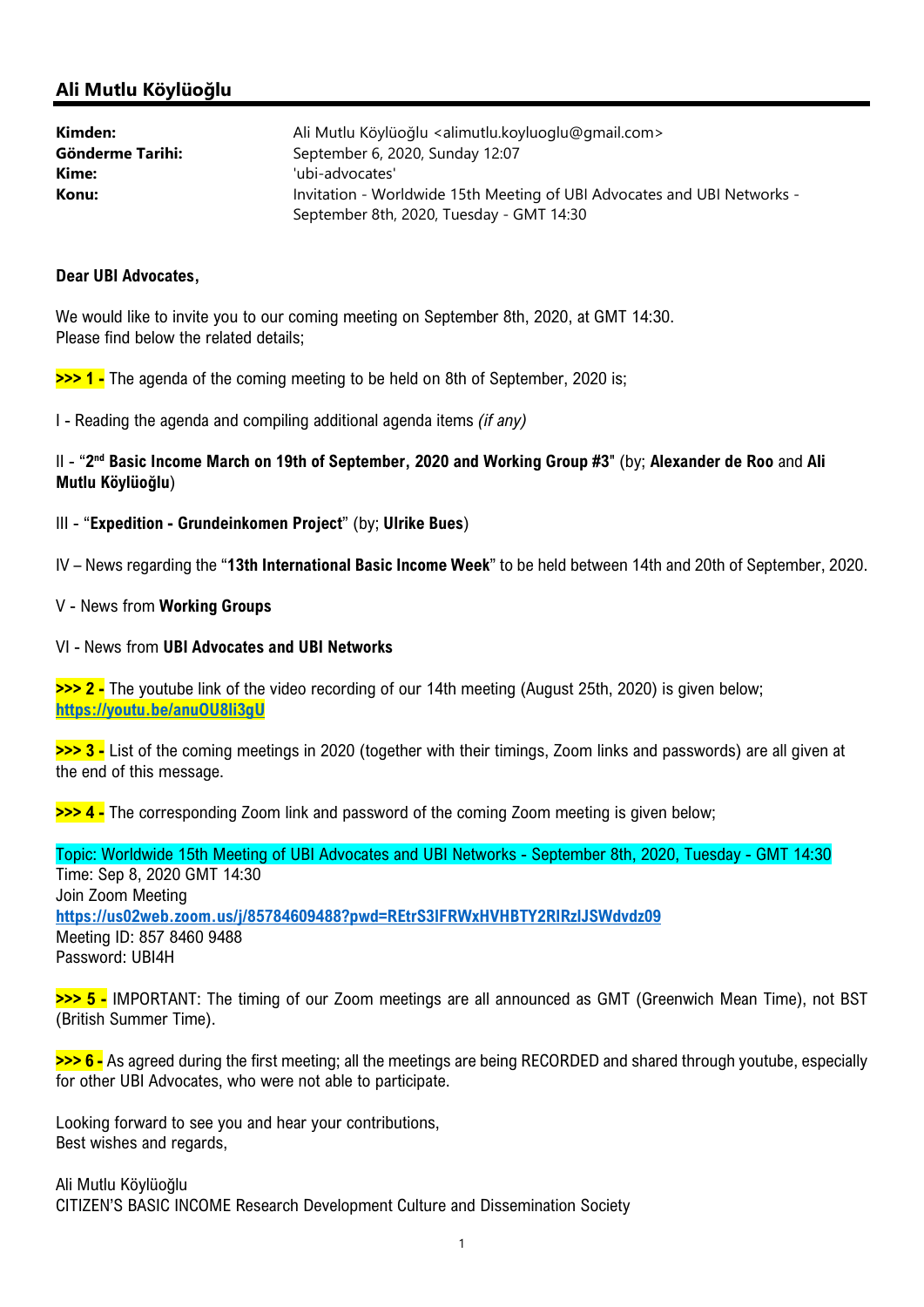**>>> List of the coming meetings in 2020**: (together with their timings, Zoom links and passwords)

[Starting by June 2020; our meetings will be held on the second and fourth Tuesdays of each month, at GMT 14:30.]

Topic: Worldwide 15th Meeting of UBI Advocates and UBI Networks - September 8th, 2020, Tuesday - GMT 14:30 Time: Sep 8, 2020 GMT 14:30 Join Zoom Meeting https://us02web.zoom.us/j/85784609488?pwd=REtrS3lFRWxHVHBTY2RlRzlJSWdvdz09 Meeting ID: 857 8460 9488 Password: UBI4H

Topic: Worldwide 16th Meeting of UBI Advocates and UBI Networks - September 22nd, 2020, Tuesday - GMT 14:30 Time: Sep 22, 2020 GMT 14:30 Join Zoom Meeting https://us02web.zoom.us/j/86208766540?pwd=NENWQTdpQ0M1dTNhRjAwMmZ4cWdBZz09 Meeting ID: 862 0876 6540 Password: UBI4H

Topic: Worldwide 17th Meeting of UBI Advocates and UBI Networks - October 13th, 2020, Tuesday - GMT 14:30

Time: Oct 13, 2020 GMT 14:30 Join Zoom Meeting https://us02web.zoom.us/j/87324175609?pwd=Z2JKZ01uek40QjFDL1lOMXEwcUZ1UT09 Meeting ID: 873 2417 5609 Password: UBI4H

Topic: Worldwide 18th Meeting of UBI Advocates and UBI Networks - October 27th, 2020, Tuesday - GMT 14:30 Time: Oct 27, 2020 GMT 14:30 Join Zoom Meeting https://us02web.zoom.us/j/88138441484?pwd=Y2FWRUg3dkh3L3NNQ3V0SllJczFLUT09 Meeting ID: 881 3844 1484 Password: UBI4H

Topic: Worldwide 19th Meeting of UBI Advocates and UBI Networks - November 10th, 2020, Tuesday - GMT 14:30

Time: Nov 10, 2020 GMT 14:30 Join Zoom Meeting https://us02web.zoom.us/j/82876773469?pwd=Z0MxYnNHTXRjTTJOTjVkRnAvZGgwUT09 Meeting ID: 828 7677 3469 Password: UBI4H

Topic: Worldwide 20th Meeting of UBI Advocates and UBI Networks - November 24th, 2020, Tuesday - GMT 14:30

Time: Nov 24, 2020 GMT 14:30 Join Zoom Meeting https://us02web.zoom.us/j/84988345640?pwd=aUlDbFBCcC9LK2JoaVBqTjF1RFZIZz09 Meeting ID: 849 8834 5640 Password: UBI4H

Topic: Worldwide 21th Meeting of UBI Advocates and UBI Networks - December 8th, 2020, Tuesday - GMT 14:30 Time: Dec 8, 2020 GMT 14:30 Join Zoom Meeting https://us02web.zoom.us/j/89206294225?pwd=cjR6Rzlkd0lEZUZCWkRYVVo3dlBJZz09 Meeting ID: 892 0629 4225 Password: UBI4H